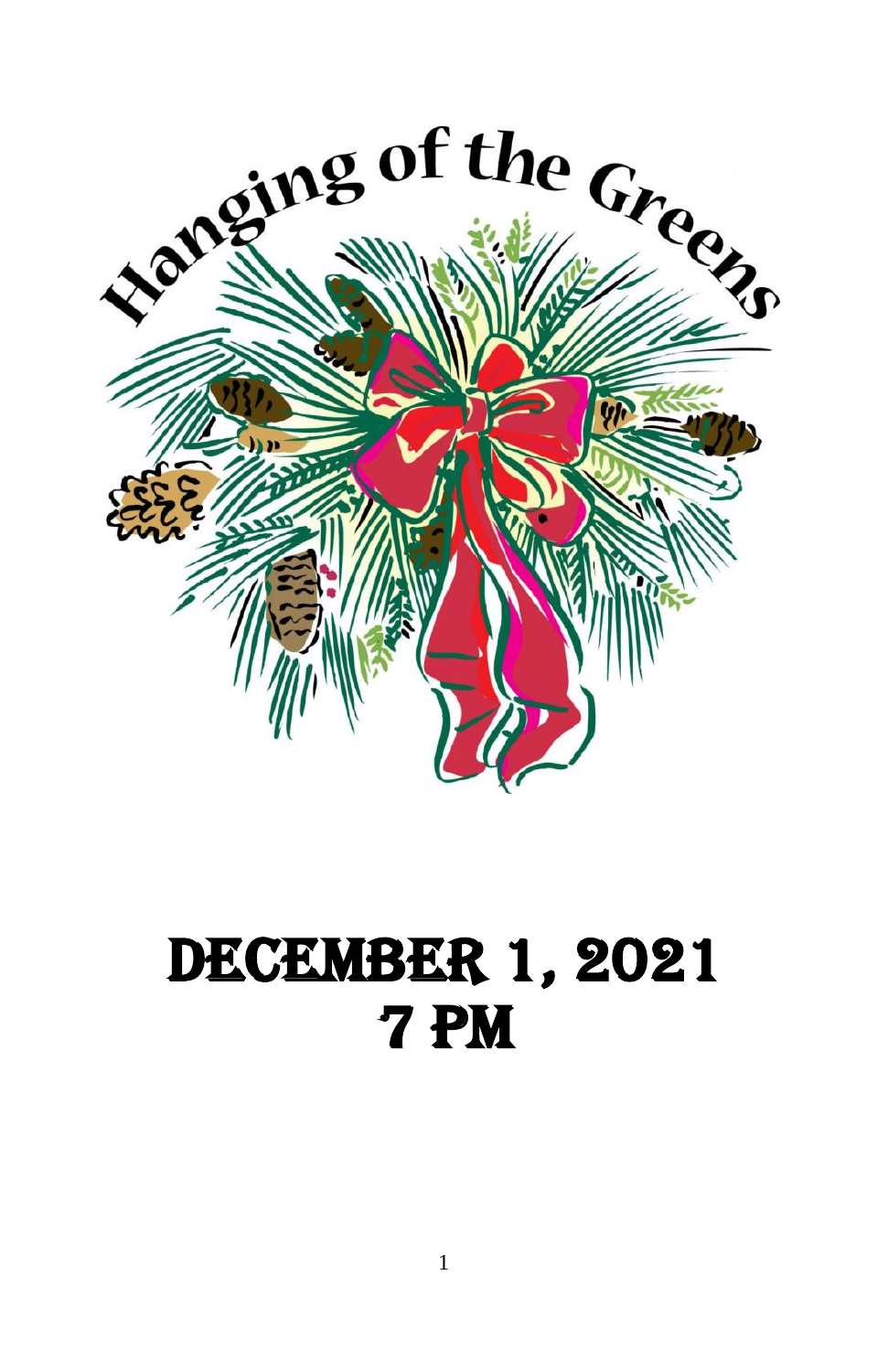*\*\*Please stand as you are able*

## **WELCOME**

#### **\*\*OPENING HYMN**

*"Prepare the Royal Highway"* #264

Prepare the royal highway; the King of kings is near! Let ev'ry hill and valley a level road appear! Then greet the King of glory, foretold in sacred story:

*Refrain*

Hosanna to the Lord, for he fulfills God's word!

His is no earthly kingdom; it comes from heav'n above. His rule is peace and freedom and justice, truth, and love. So let your praise be sounding for kindness so abounding: *Refrain*

#### **\*\*ADVENT LITANY**

The prophet Isaiah told of one who would prepare the people to receive the King of Glory. John the Baptist fulfilled that prophecy as he prepared Israel for the coming of the Messiah.

#### **Prepare us to worship you, Almighty God.**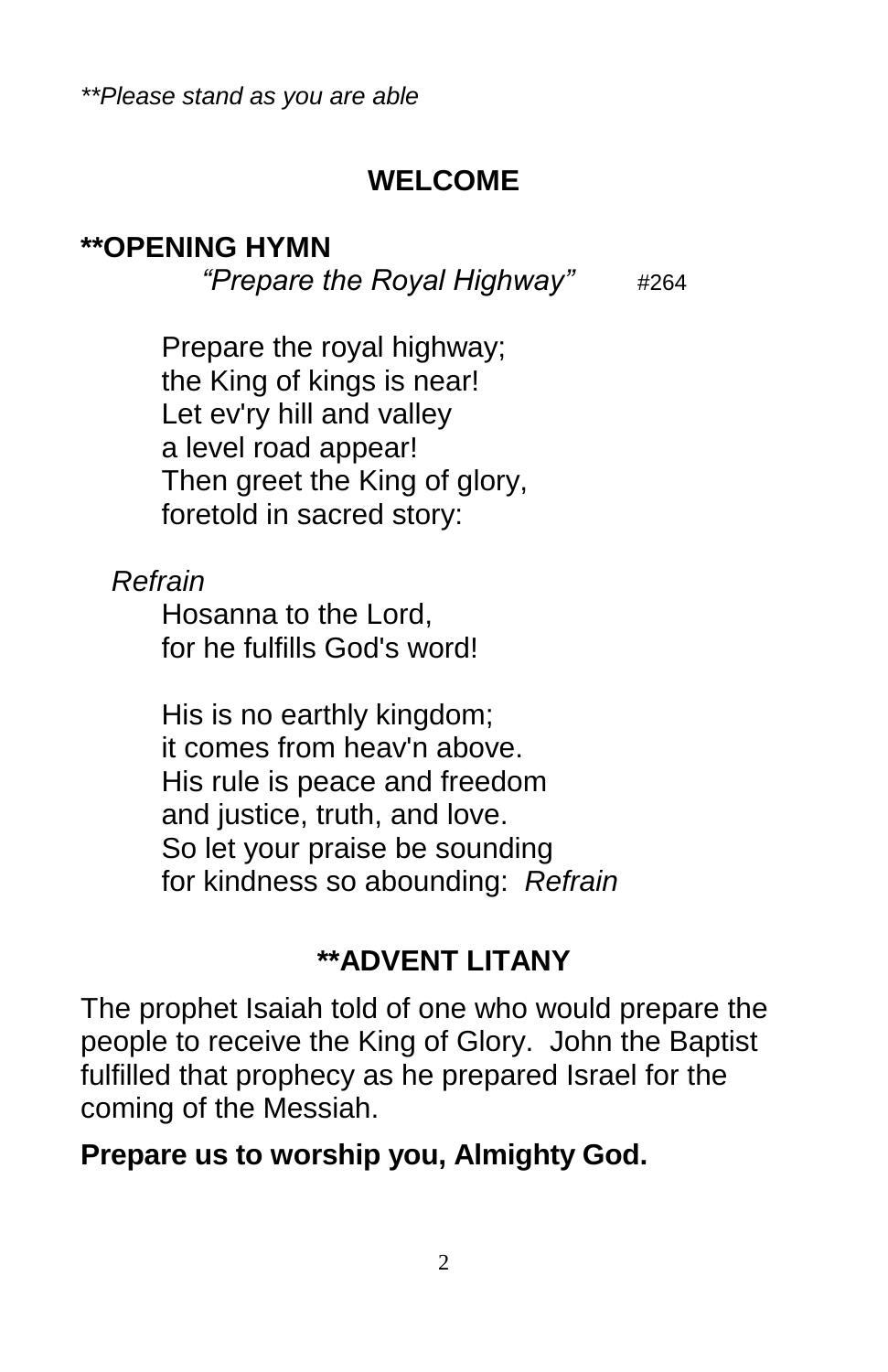We hear the voice crying out in the wilderness, "Prepare the way of the Lord," and we recognize that at times we too wander in a spiritual wilderness.

## **Prepare our hearts for your entry, Almighty God.**

As the mountains and the valleys are transformed, God's glory is revealed. Our lives, too, are to be transformed so that all people may see God's glory in Jesus, our Savior.

## **Prepare and change us, Almighty God.**

We recognize that like these greens, we will dry up and be swept away when our breath is gone. But we rejoice that the Word of the Lord goes on forever.

## **Prepare us to receive that Word, Almighty God.**

We await the herald who brings the good tidings. We lift our voices in praise this advent season, for the Lord comes with might as the world prepares to receive its Savior.

## **Prepare us to recognize our Savior.**

The Shepherd is coming who will feed his flock, gathering in his lambs and gently leading us down paths of righteousness in response to his call.

#### **Prepare us, Good Shepherd, to obey your voice. Amen**

*Please be seated.*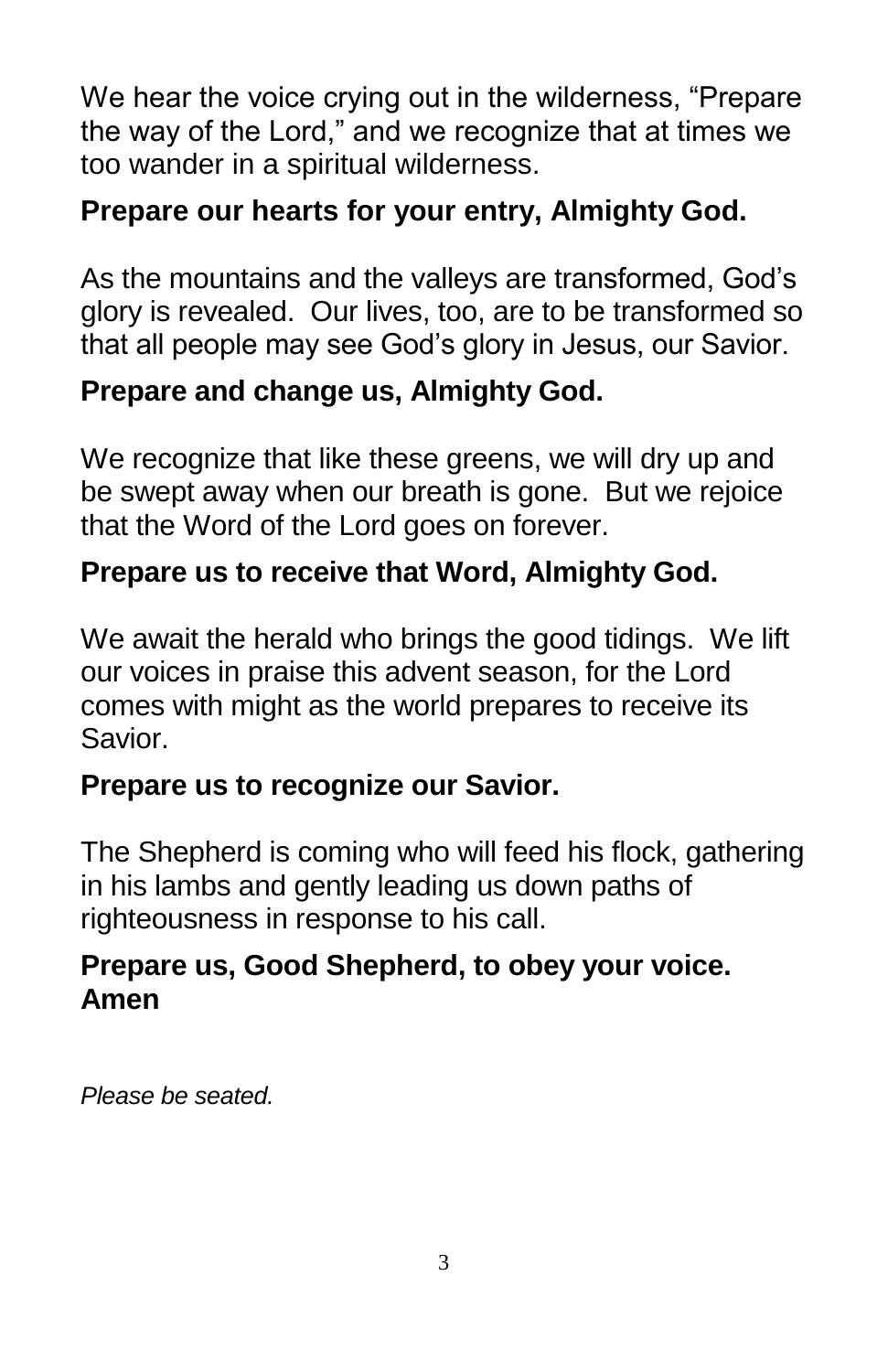## **ADVENT WREATH**

Message of the Advent Wreath

*Lighting of one Advent candle* 

Song of Blessing

"Light One Candle to Watch for Messiah" #240

Light one candle to watch for Messiah: let the light banish darkness. He shall bring salvation to Israel, God fulfills the promise.

Prayer of Blessing

We pray together ...

**O Emmanuel, bless us as we use this Advent wreath, that all who see the light of its candles will prepare their hearts and lives to receive the Christ Child. Help us to be lights in a dark world. Amen**

#### **MUSIC**

Message of Music

Song of Blessing *"Hark! The Herald Angels Sing"* #270

> Hark! The herald angels sing, "Glory to the newborn king; peace on earth, and mercy mild, God and sinners reconciled." Joyful, all you nations, rise; join the triumph of the skies;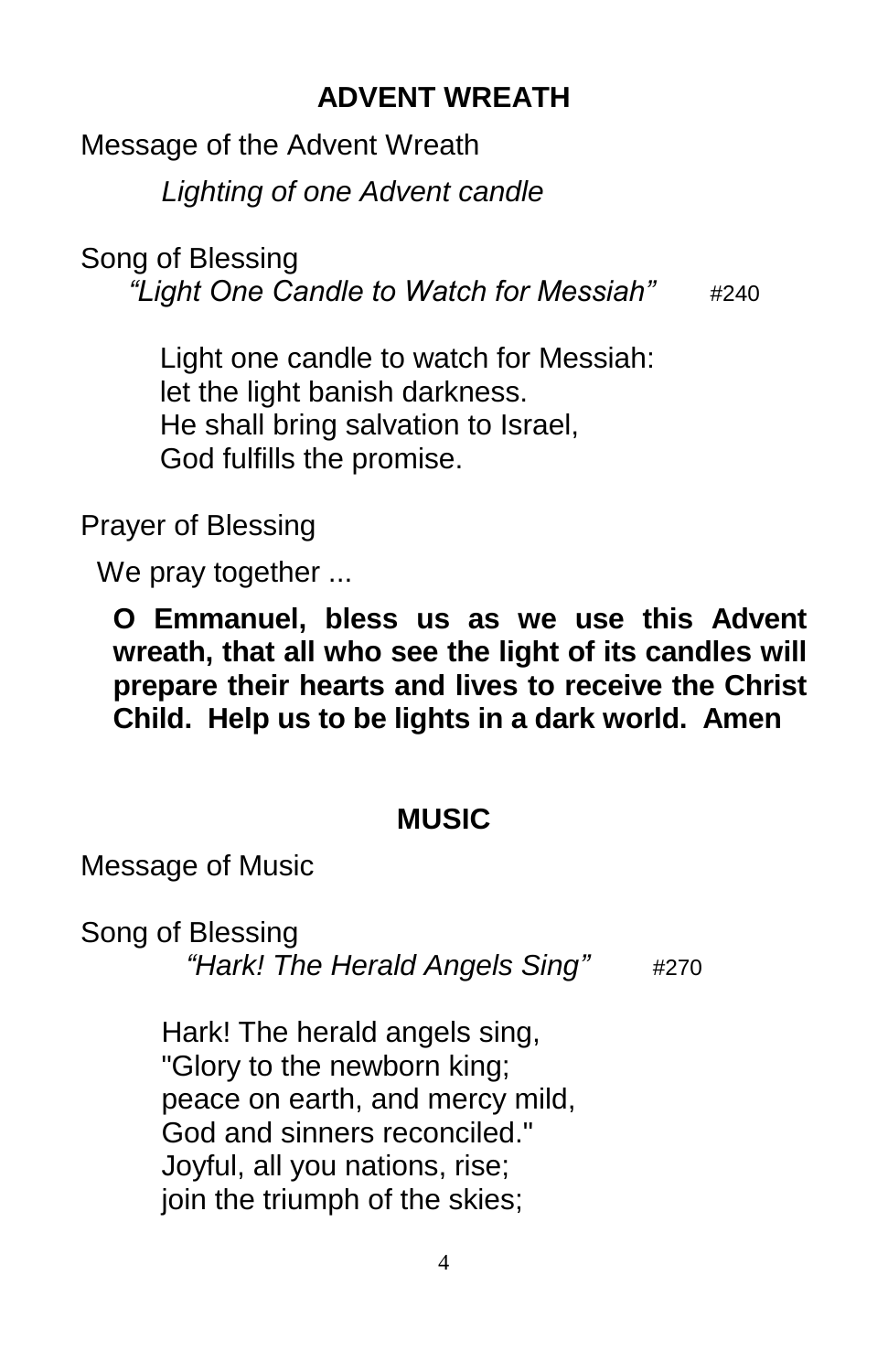with angelic hosts proclaim, "Christ is born in Bethlehem!"

*Refrain*

Hark! The herald angels sing, "Glory to the newborn king!"

Prayer of Blessing

We pray together …

**Savior of the nations, come virgin's son make here your home. Marvel now, O heaven and earth: God has chosen such a birth. Praise we sing to Christ the Lord, virgin's son, incarnate Word! To the holy Trinity, praise we sing eternally! Amen**

## **ADVENT PARAMENTS**

Message of the Advent Paraments

*Placing of Advent Paraments*

Song of Blessing

*"Come, Thou Long-Expected Jesus"* #254

Come, thou long-expected Jesus, born to set thy people free; from our fears and sins release us; let us find our rest in thee. Israel's strength and consolation, hope of all the earth thou art, dear desire of ev'ry nation, joy of ev'ry longing heart.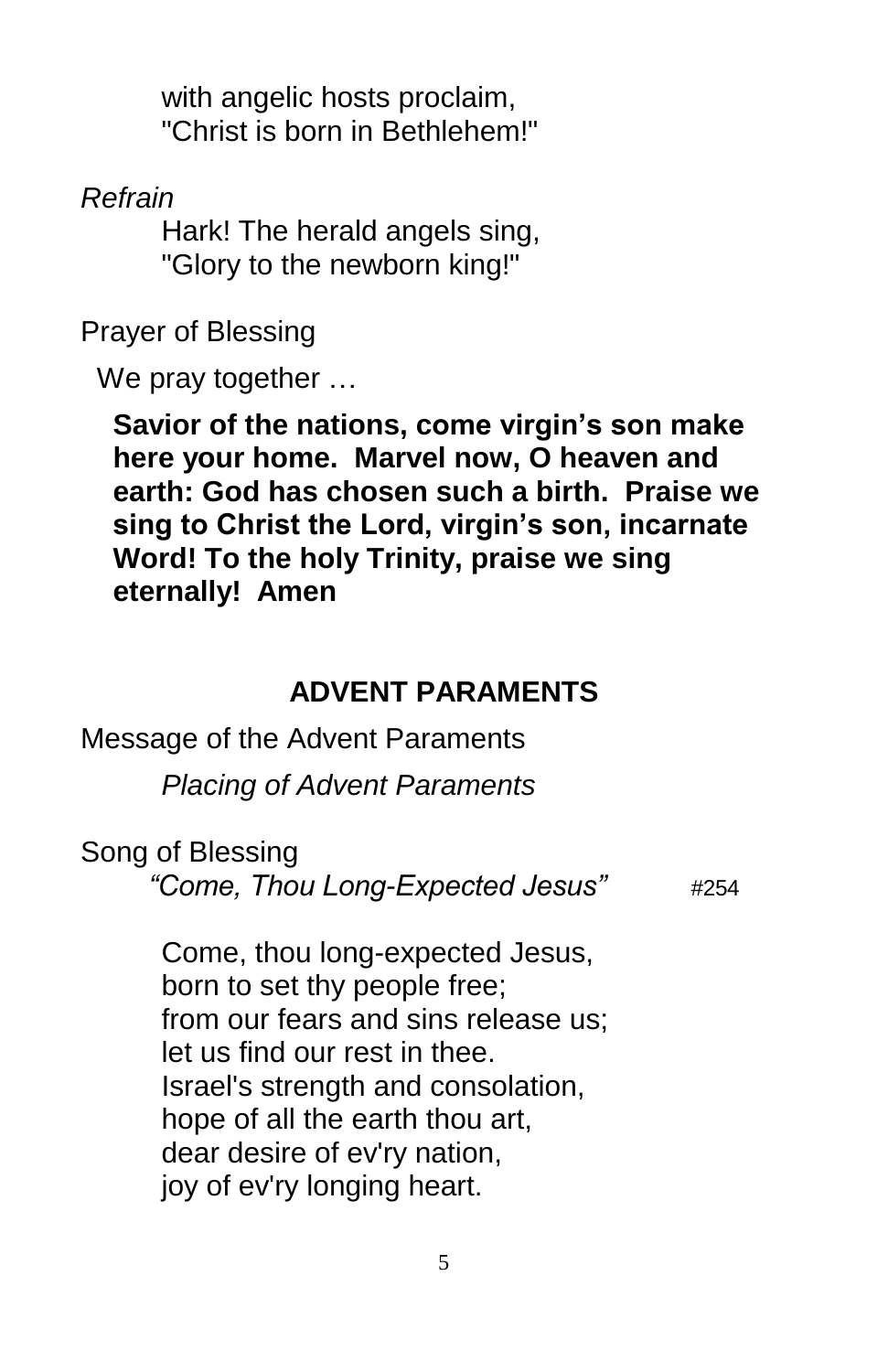Born thy people to deliver, born a child, and yet a king; born to reign in us forever, now thy gracious kingdom bring. By thine own eternal Spirit rule in all our hearts alone; by thine all-sufficient merit raise us to thy glorious throne.

Prayer of Blessing

We pray together ...

**O King of love, bless these paraments of blue. May they remind us of the height of the sky and the depths of the sea and of the great height and depth of your love. Come to us, O Lord, as you came in love so long ago. Amen**

#### **WREATHS**

Message of the Wreaths

*Placing of wreaths on wall*

Song of Blessing

*"O Lord, How Shall I meet You"* #241

O Lord, how shall I meet you, how welcome you aright? Your people long to greet you, my hope, my heart's delight! Oh, kindle, Lord most holy, your lamp within my breast to do in spirit lowly all that may please you best.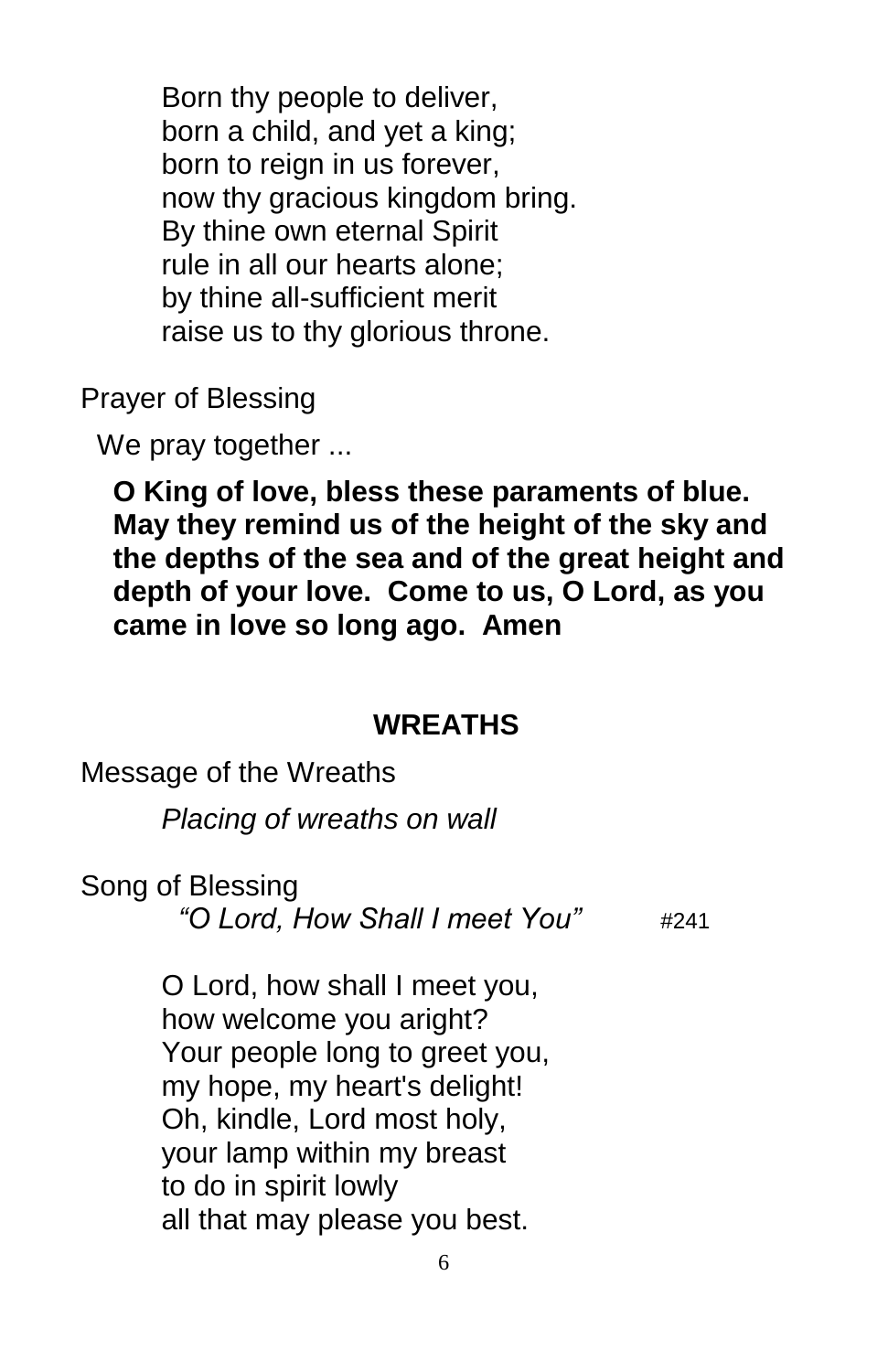Love caused your incarnation; love brought you down to me. Your thirst for my salvation procured my liberty. Oh, love beyond all telling, that led you to embrace in love, all love excelling, our lost and fallen race.

Prayer of Blessing

We pray together ...

**O God, whose love is without end, bless these wreaths of greens. We are surrounded by your love. May these wreaths be signs of your love for us, and signs of the eternal life we have in Jesus Christ. May we proclaim your presence in our midst. Amen**

#### **POINSETTIAS**

Message of the Poinsettias

*Placing of Poinsettias on the Altar*

Song of Blessing

*"Lo, How a Rose E'er Blooming"* #272

Lo, how a rose e'er blooming from tender stem hath sprung!

Of Jesse's lineage coming as seers of old have sung, it came, a flow'r so bright, amid the cold of winter, when half-spent was the night.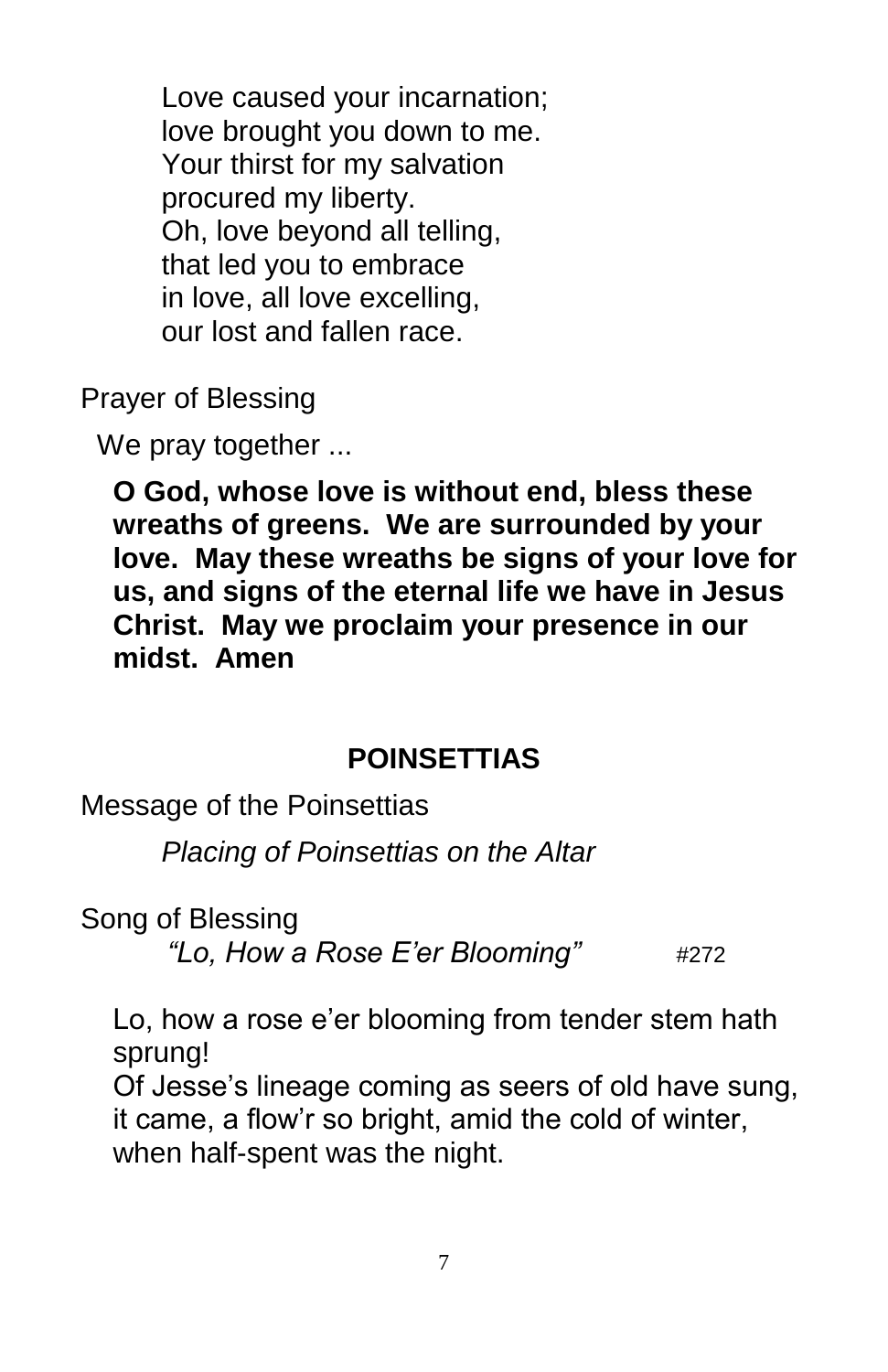This flow'r, whose fragrance tender with sweetness fills the air,

dispels with glorious splendor the darkness ev'rywhere.

True man, yet very God, from sin and death he saves us

and lightens ev'ry load.

O Savior, child of Mary, who felt our human woe; O Savior, king of glory, who dost our weakness know; bring us at length, we pray, to the bright courts of heaven and into endless day.

Prayer of Blessing

We pray together …

**O Holy Child of Bethlehem, bless these flowers with which we adorn your house. May they remind us of the gift you desire of us, a life of faithfulness to you. As your body once was pierced by nails and a spear, pierce us with the memory of your blood poured out in love. Amen**

## **CHRISTMAS TREE**

Message of the Christmas Tree

Song of Blessing

*"O Christmas Tree"*

O Christmas Tree! O Christmas Tree! You are God's good creation. O Christmas Tree! O Christmas Tree!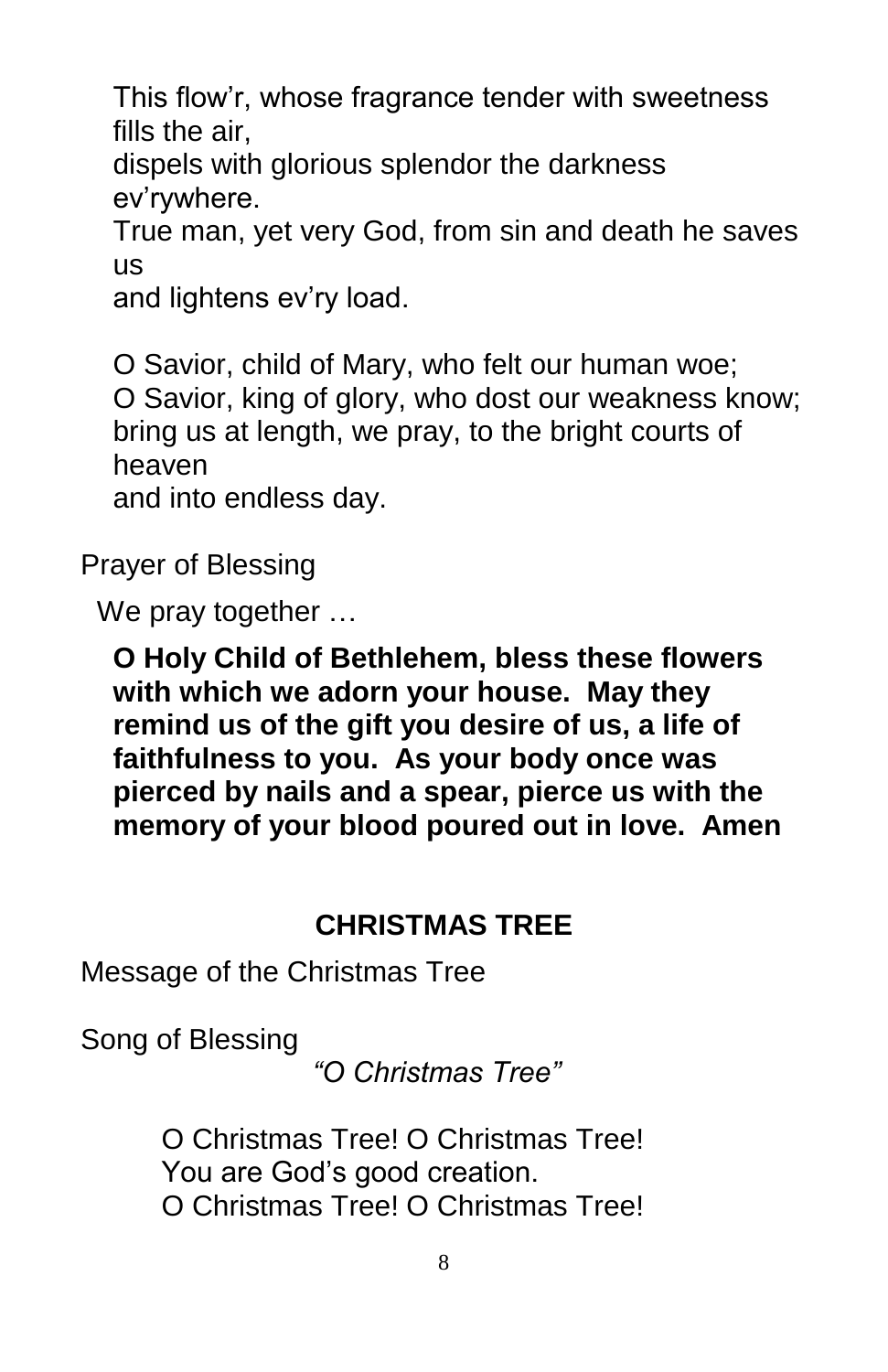You are God's good creation. You give your life to grace this space In you, we see God's loving face. O Christmas Tree! O Christmas Tree! You are God's good creation.

Prayer of Blessing

We pray together ...

**Lord Jesus, the wonder of this Christmas tree outshines our decorations. You bless us with its splendor. Bless now these decorations we place upon it as our praise to you and a reflection of your glory. Amen**

#### **NATIVITY**

Message of the Nativity

Song of Blessing *"Away in a Manger"* #277

> Away in a manger, no crib for his bed, the little Lord Jesus laid down his sweet head; the stars in the bright sky looked down where he lay,

the little Lord Jesus asleep on the hay.

Be near me, Lord Jesus; I ask you to stay close by me forever and love me, I pray. Bless all the dear children in your tender care and fit us for heaven, to live with you there.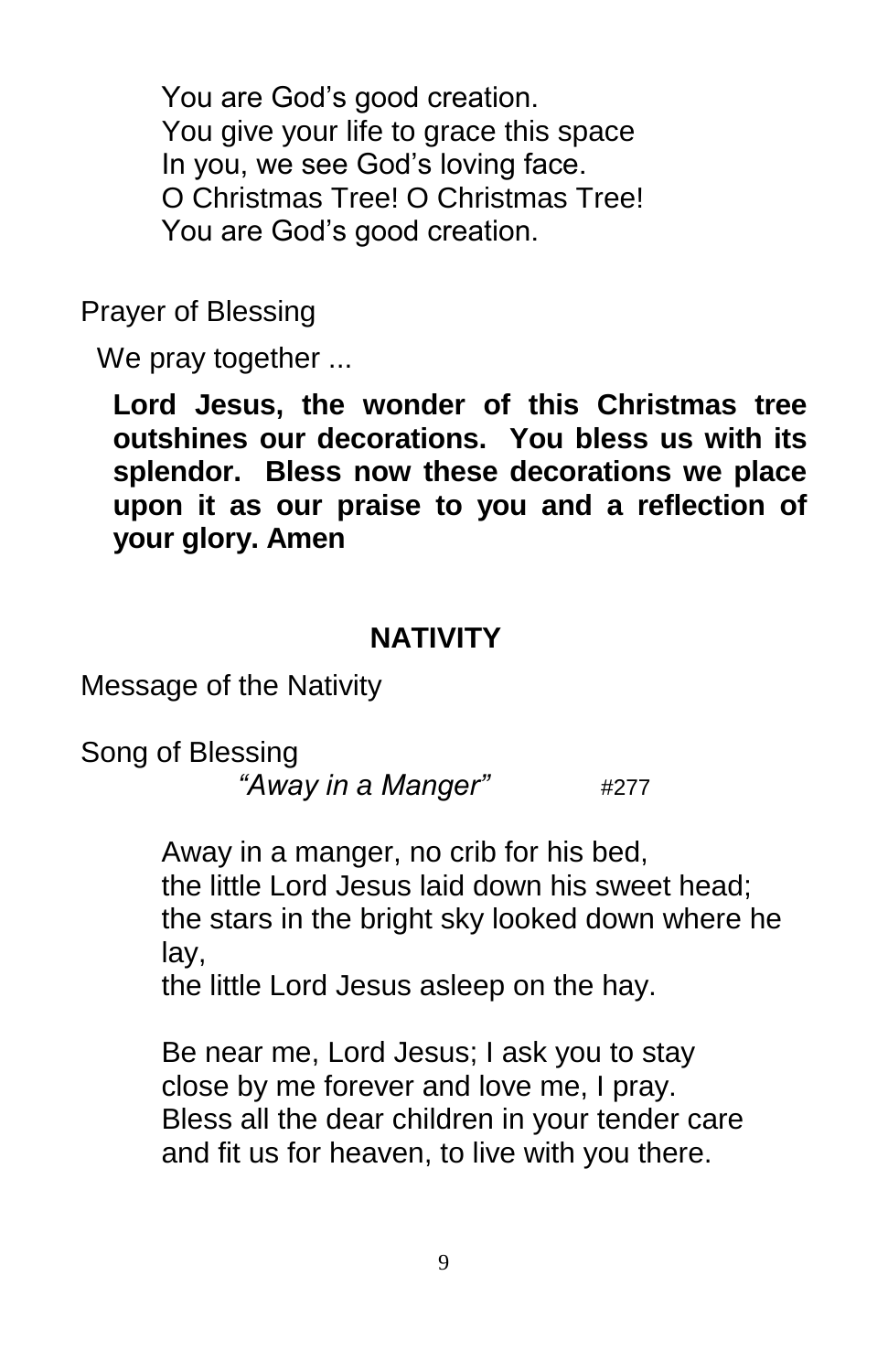#### **\*\* BENEDICTION**

#### **\*\* SENDING SONG** *"Hark, the Glad Sound!"* #239

Hark, the glad sound! The Savior comes, the Savior promised long; let ev'ry heart prepare a throne and ev'ry voice a song.

He comes the broken heart to bind, the bleeding soul to cure, and with the treasures of his grace to enrich the humble poor.

Our glad hosannas, Prince of peace, your welcome shall proclaim, and heav'n's eternal arches ring with your beloved name.

**OFFERING:** No offering is collected during our worship this day; however, we do welcome your support of our ministries and thank you for your gifts. Together we make a difference in the lives of others.

Offering plates are available as you leave the sanctuary. For online giving go to the church website: oursaviorswestsalem.org/giving. Or text 608-471-7267.